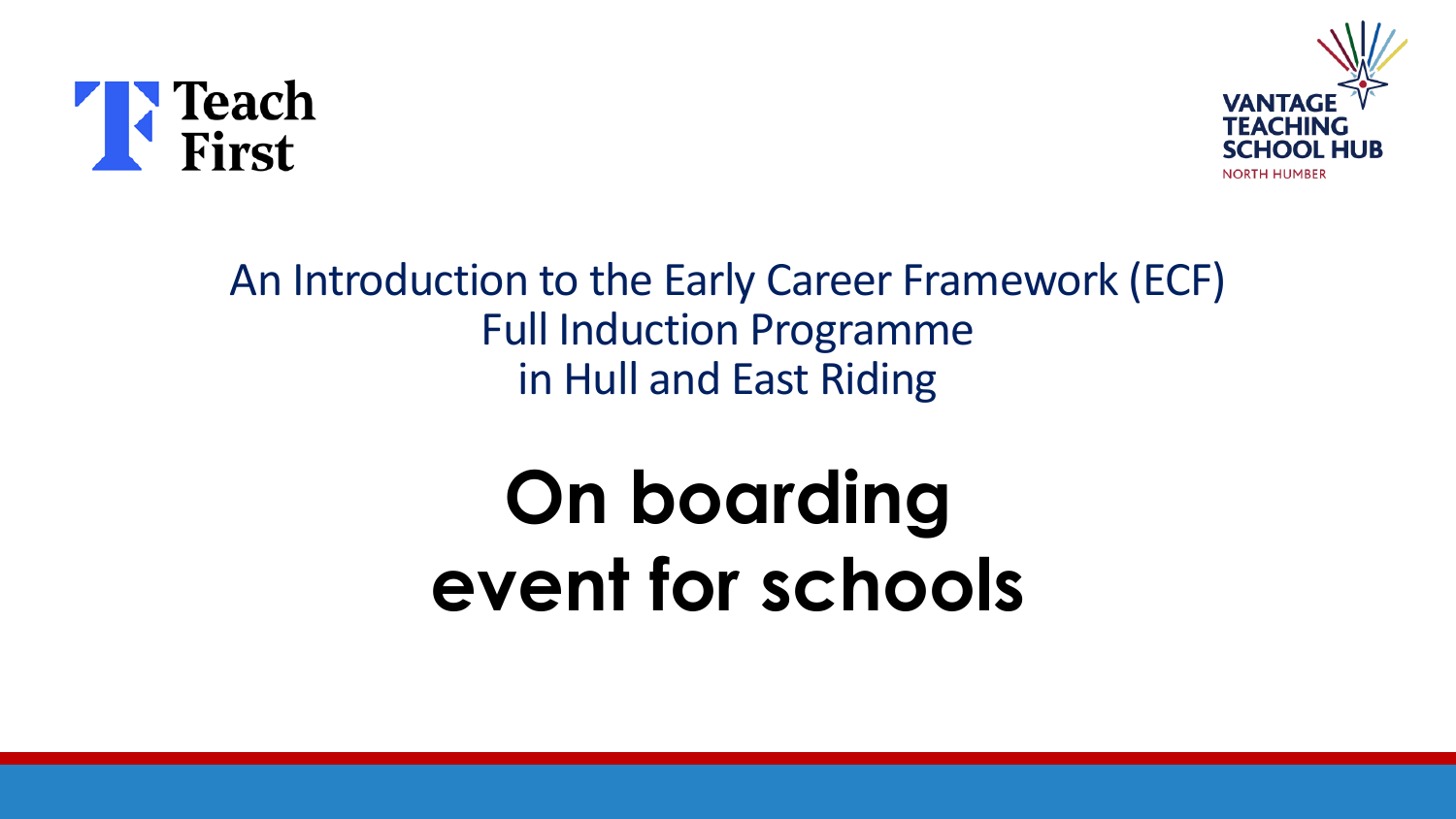# **Agenda:**

- Welcome and meet the team
- The ECF, what does this mean for Schools?
- Why Teach First?
- Overview of the fully funded ECF Teach First package
- Local Delivery
- On boarding process
- Late starters
- Q&A



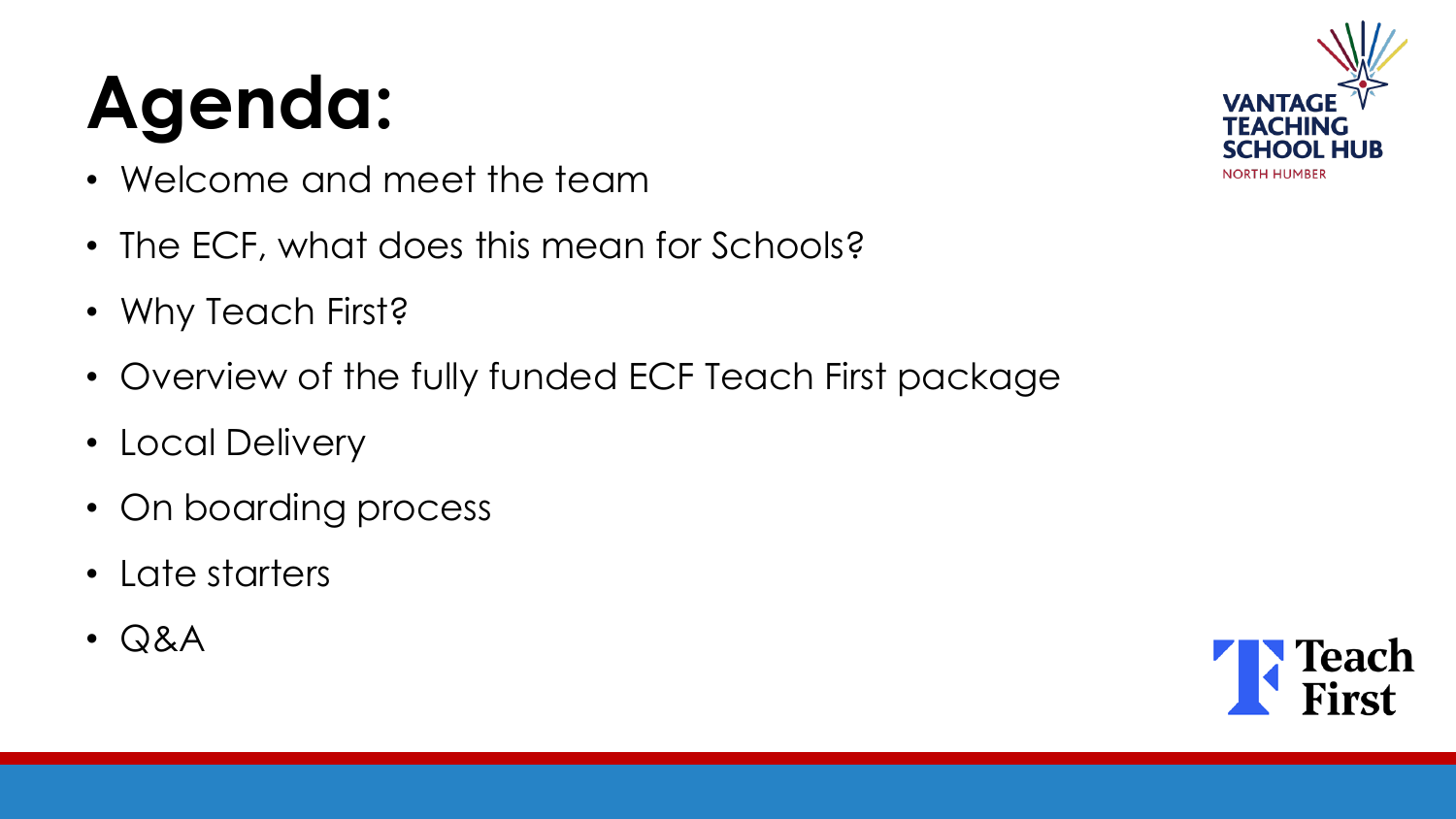

**The Vantage Teaching School Hub**



**Marc Cooper** Director- Vantage Teaching School Hub



**Andrea Tonks** Molescroft Primary School Vantage TSH - ECF Strategic Lead

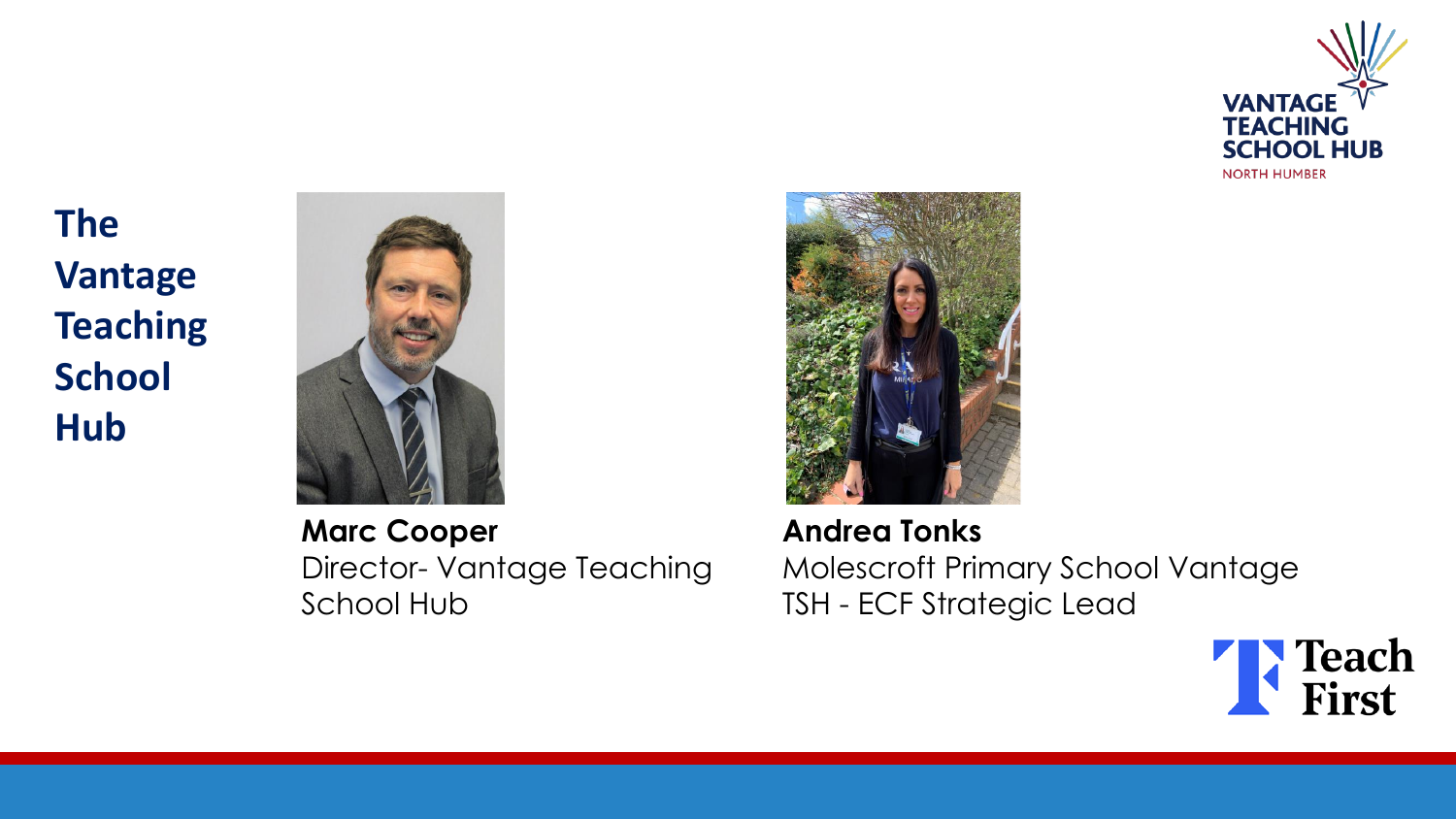#### **Early Career Framework reforms: what's changing?**



From September 2021, statutory induction arrangements are changing. These new arrangements will **replace** current induction requirements.

|                                        | <b>Current Arrangement</b>                                                                          | from September 2021                                                                                                                                                |
|----------------------------------------|-----------------------------------------------------------------------------------------------------|--------------------------------------------------------------------------------------------------------------------------------------------------------------------|
| Length of support                      | One year                                                                                            | Two years                                                                                                                                                          |
| Timetable reduction                    | 10% reduced timetable for one year                                                                  | 10% reduced timetable in Year One<br>5% reduced timetable in Year Two.                                                                                             |
| Content                                | No defined content                                                                                  | Induction should be based on the Early Career Framework                                                                                                            |
| Role of the mentor                     | Role of the mentor not defined as separate<br>from the induction tutor.                             | Access to two years of support from a designated mentor separate from the<br>induction tutor will be responsible for assessment                                    |
| Assessment                             | Marked against Teacher Standards<br>Three formal assessment points                                  | Marked against Teacher Standards<br>Two formal assessments - supported by regular progress reviews<br>Early Career Framework is not an assessment tool             |
| Funding                                | Funding for induction included as part of<br>core school budget                                     | Schools will receive additional funding to deliver ECF based induction to fund<br>the additional activity in the second year.                                      |
| <b>ECT Pay</b>                         | Following first year, teachers can progress up<br>the pay scale                                     | Still be able to progress on the pay scale as current arrangements allow, both<br>during and after induction                                                       |
| Role of the Appropriate<br><b>Body</b> | Checking new teachers receive statutory<br>entitlements and are fairly and consistently<br>assessed | Checking new teachers receive statutory entitlements, are fairly and<br>consistently assessed, and receive a programme of support and training based<br>on the ECF |

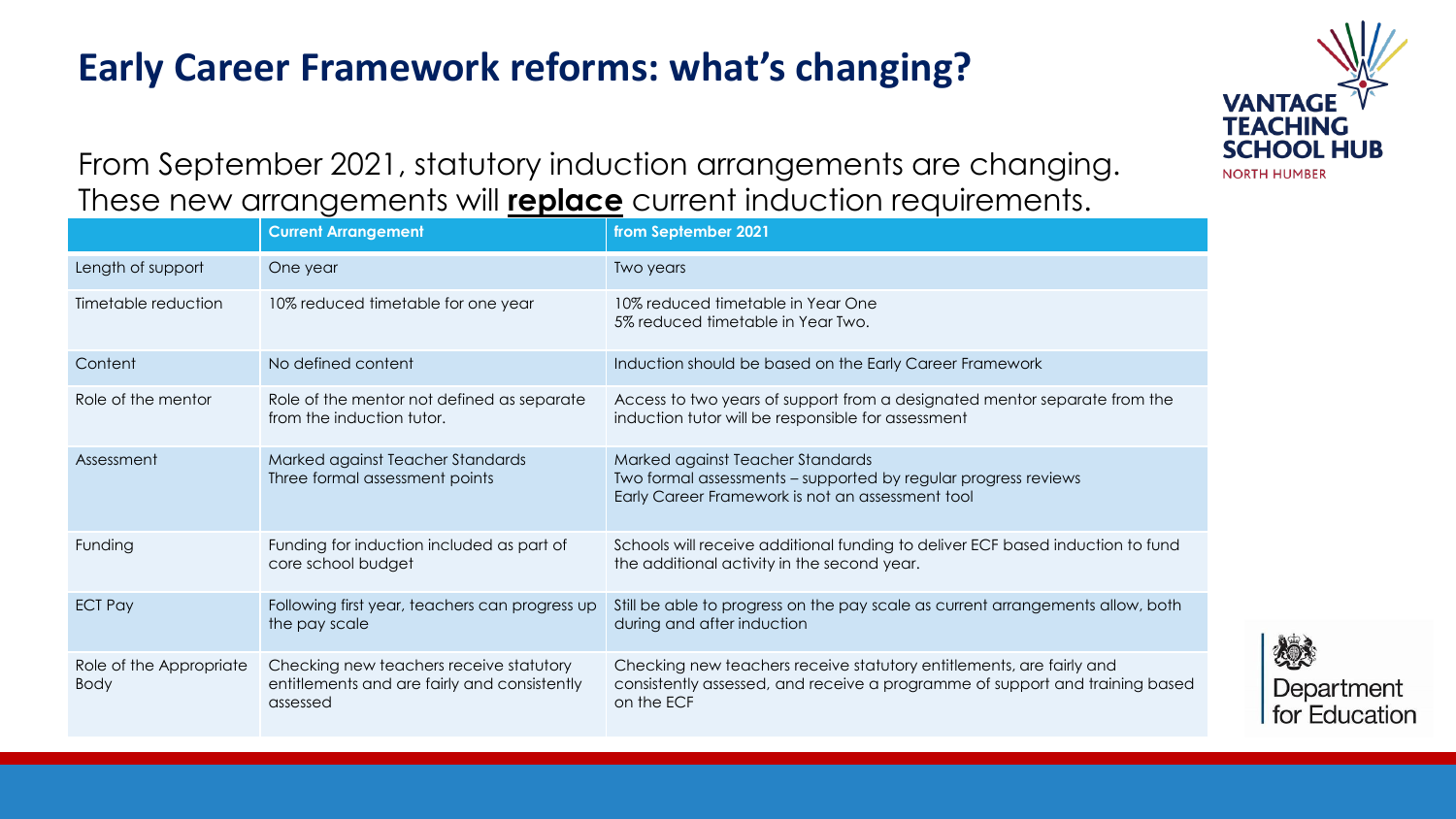#### **Early Career Framework reforms: support for schools**





**VANTAG**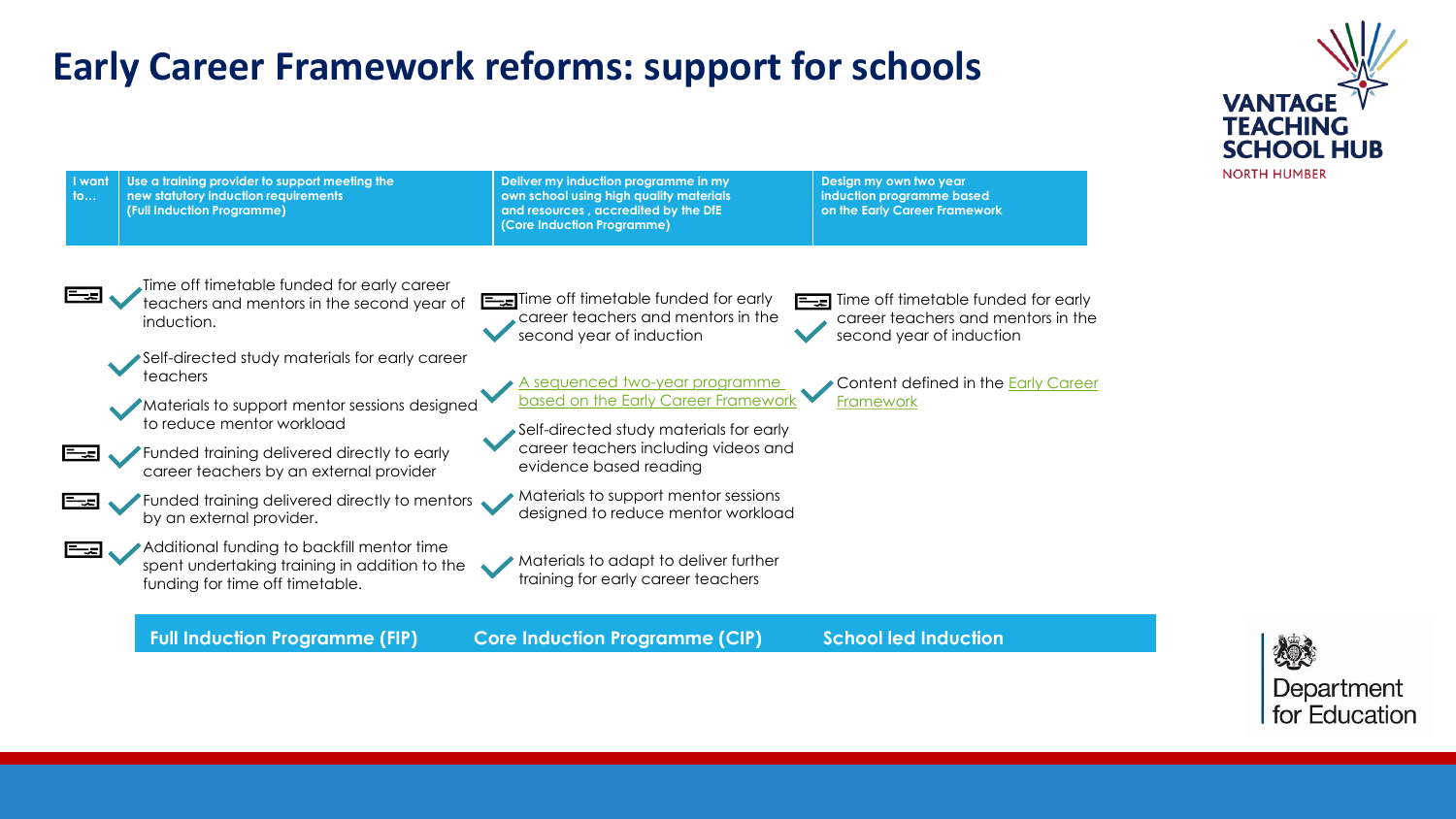#### **From September:**

- All ECTs will need to receive a programme of support & development based on the ECF which lasts two years
- All ECTs need an experienced mentor who has the time & commitment to support them
- ECTs will attend an induction conference
- ECTs will complete self-study every week and spend an hour with their mentor
	- each week being observed & coached
	- ECTs will attend two training seminars per half term led by experienced facilitators from our local schools
	- Mentors will attend a yearly conference
	- Mentors will attend a group seminar every half term to develop their coaching skills
	- Mentors & ECTs have access to all the online learning materials & wellbeing programme
	- The induction tutor will play an important role in ensuring the ECTs and mentor engage in the programme





What does this mean for schools?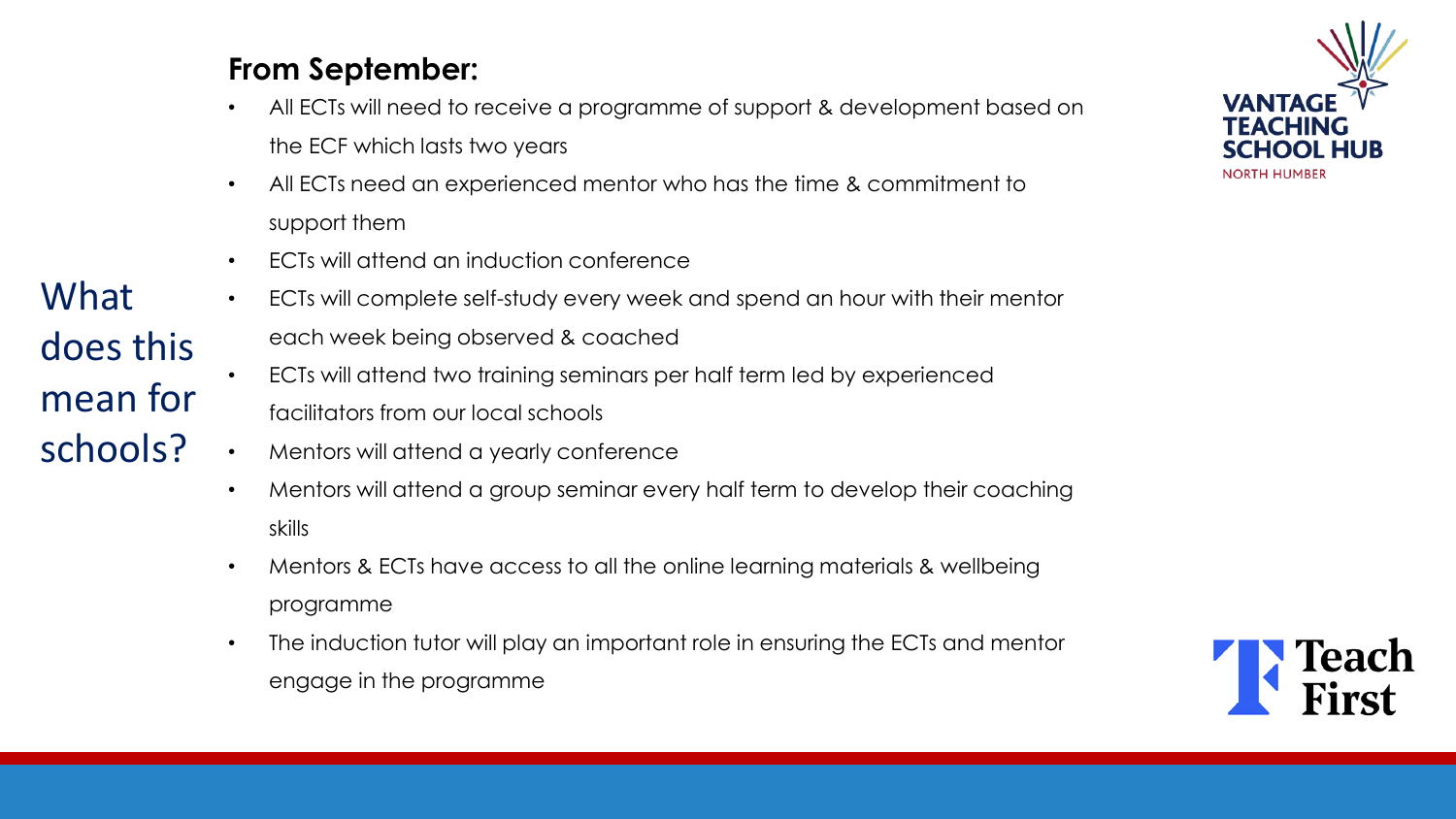#### **Why Teach First ECF FIP?**



| Pre-module<br>diagnostic       | Subject and<br>phase specific<br>in Y2    | Reduced call<br>on ECT /<br>mentor time in<br>Y2 | Values aligned<br>$-$ sensible $QA$                  |
|--------------------------------|-------------------------------------------|--------------------------------------------------|------------------------------------------------------|
| Involved in ECF<br>development | <b>Expert</b><br>curriculum<br>sequencing | Intuitive<br>learning<br>platform                | 25% of TS Hubs<br>offering Teach<br><b>First FIP</b> |

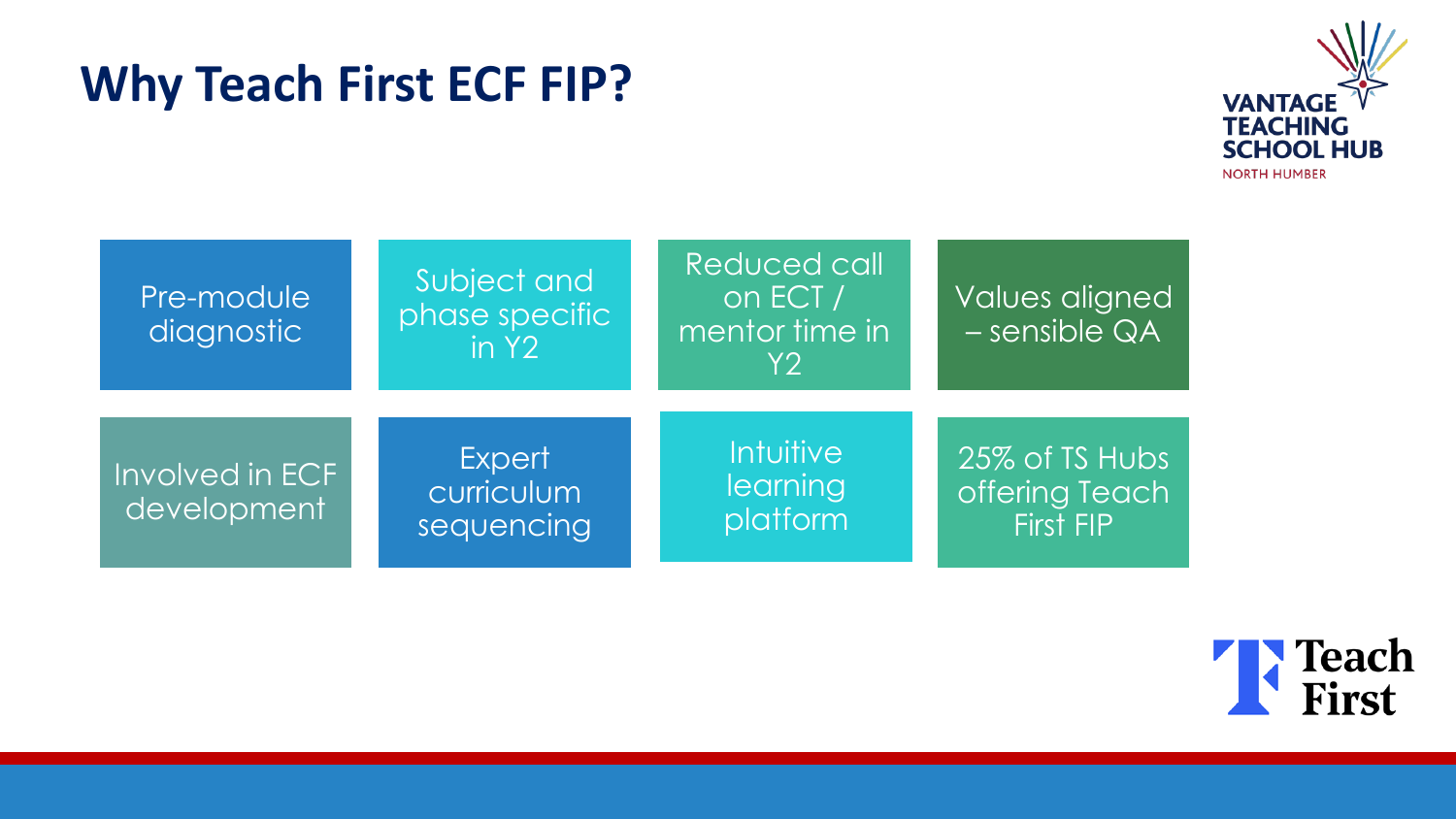

**Introduction: Teach First**



**Faye Craster, Director of Teacher Development**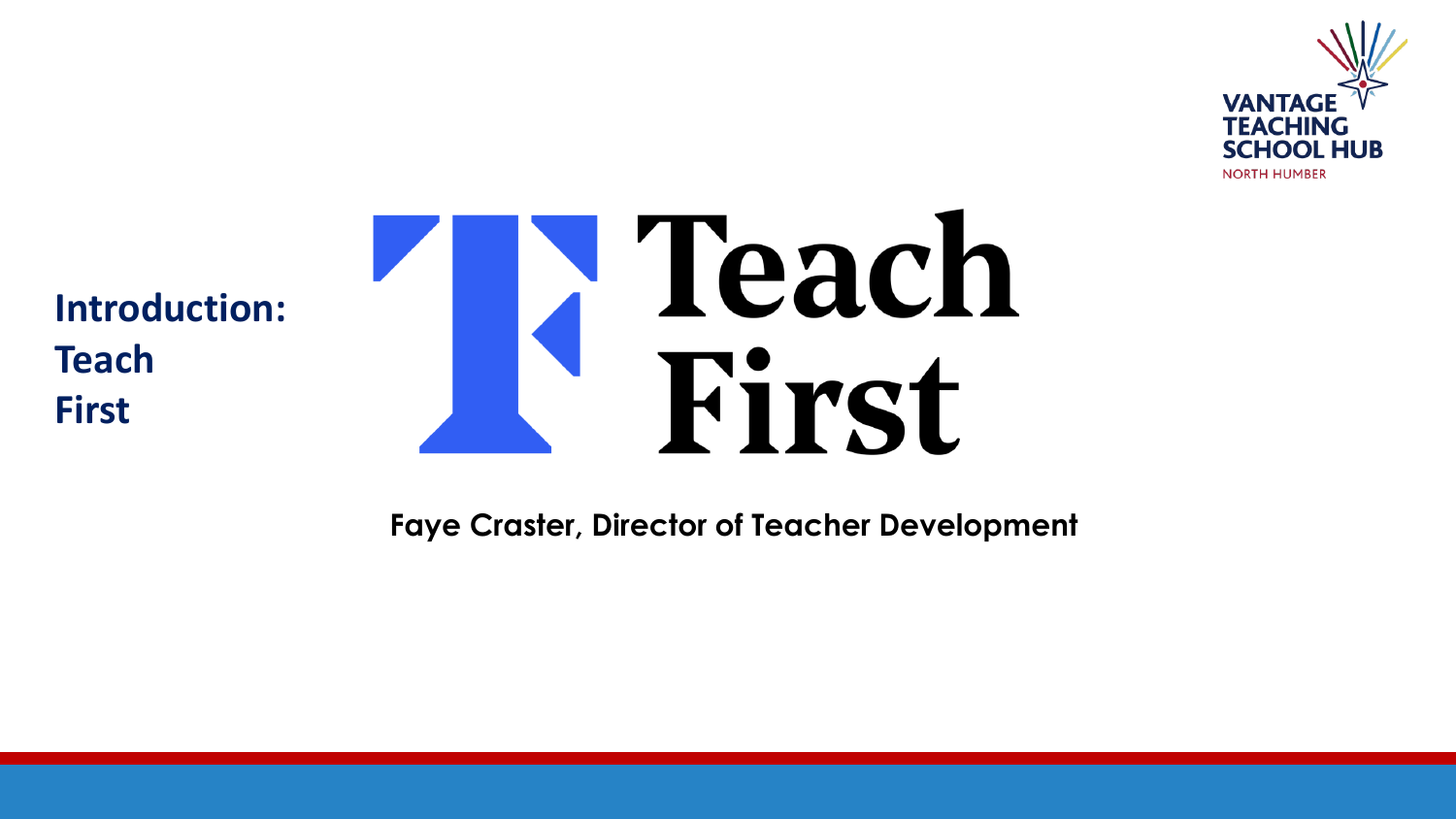



#### **Why is Teach First well-placed as a Lead Provider?**

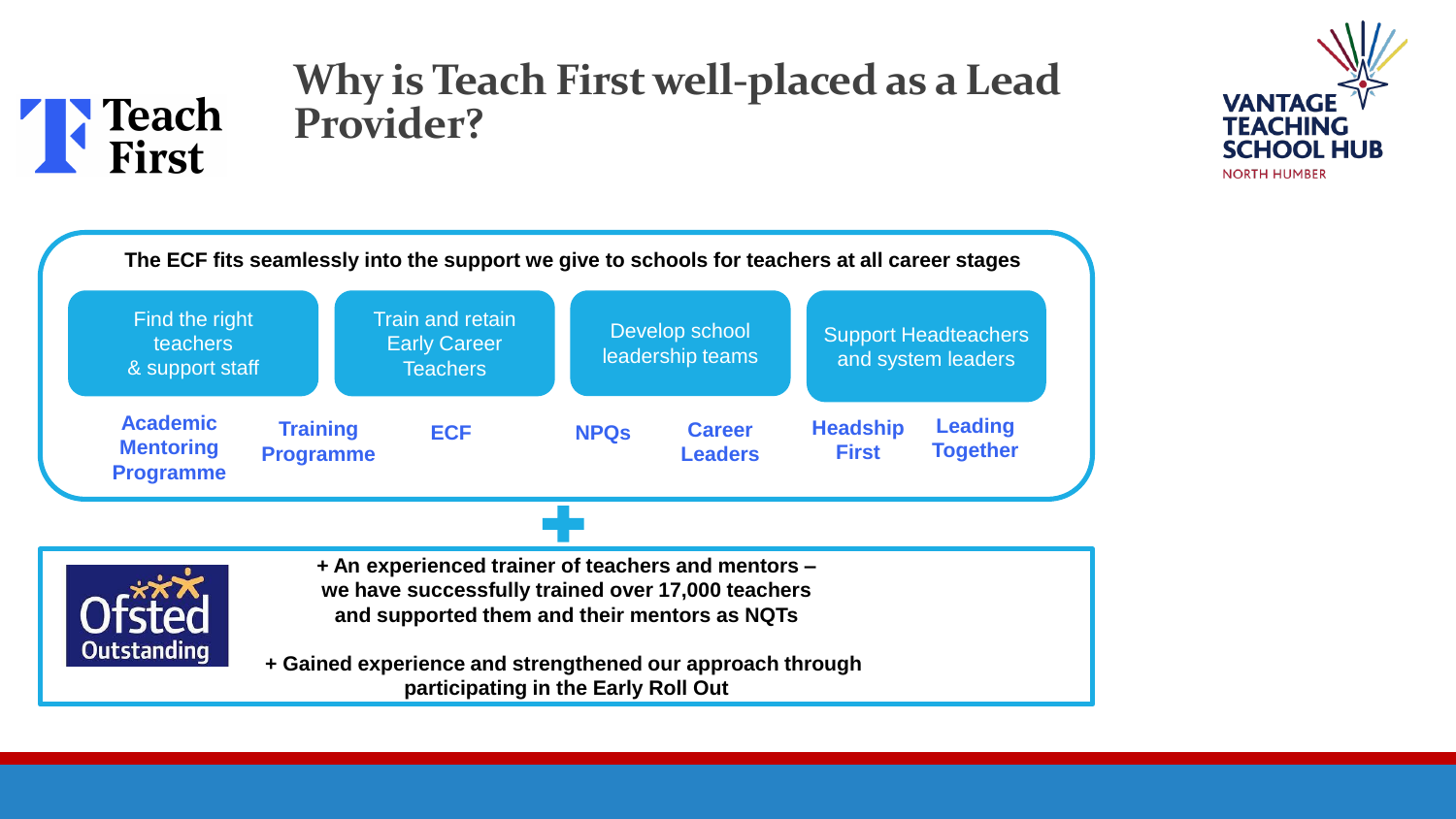#### **Teach First Approach to ECF Teach** First



We will use a blended learning delivery approach which will align:

- Face to face induction at the start of year 1 and year 2 for mentors, SLT Leads and Early Career Teachers
- Learning Management System with all self-directed study materials
- Mentor/ECT instructional coaching (weekly in year 1, fortnightly in year 2)
- Seminars led by Vantage Teaching School Hub
- Optional modules on wellbeing and career progression to support retention of early career teachers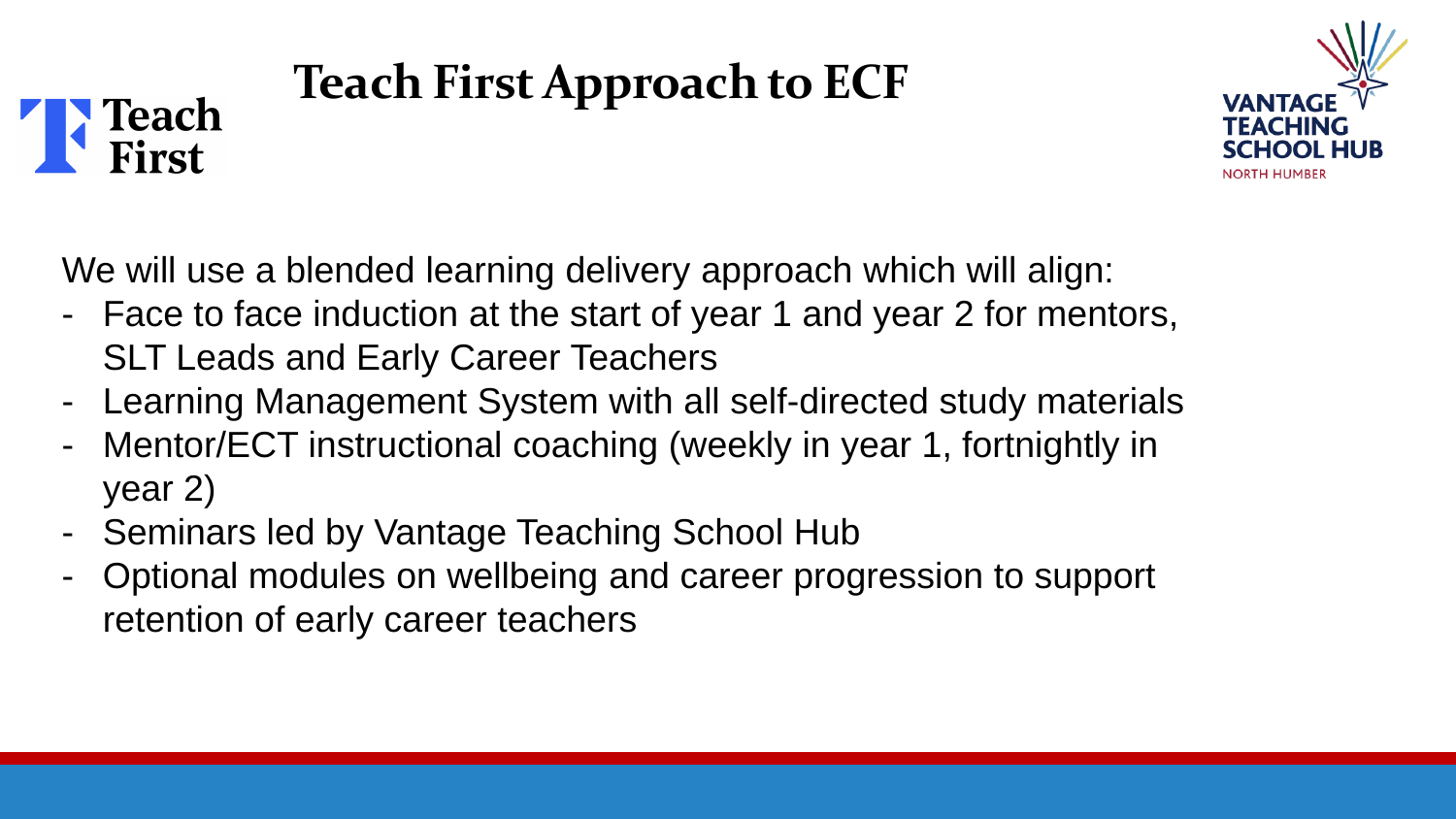



|                           | <b>Early Career Teacher</b>                                                              |                                                                                        | <b>Mentor</b>                                 |                                               |
|---------------------------|------------------------------------------------------------------------------------------|----------------------------------------------------------------------------------------|-----------------------------------------------|-----------------------------------------------|
|                           | Year 1                                                                                   | Year 2                                                                                 | Year 1                                        | Year 2                                        |
| Mentoring                 | Each Week                                                                                | Each Fortnight                                                                         | Each Week                                     | Each Fortnight                                |
| Induction                 | 6 hours face to face                                                                     | 6 hours face to face                                                                   | 6 hours face to face                          | 6 hours face to face                          |
| Self-Directed<br>Learning | 4.5 hours per half term                                                                  | 1 hour per half term                                                                   | 1 hour per half term                          | 1 hour per half term                          |
| <b>Seminars</b>           | 12 x 80 minute seminars<br>(two per half term)                                           | 6 x 90 minute seminars<br>(one per half term)<br>6 opportunities to observe<br>experts | 6 x 80 minute seminars<br>(one per half term) | 6 x 80 minute seminars<br>(one per half term) |
| Optional                  | Stretch content in each module<br>Teacher wellbeing course<br>Career progression modules |                                                                                        |                                               |                                               |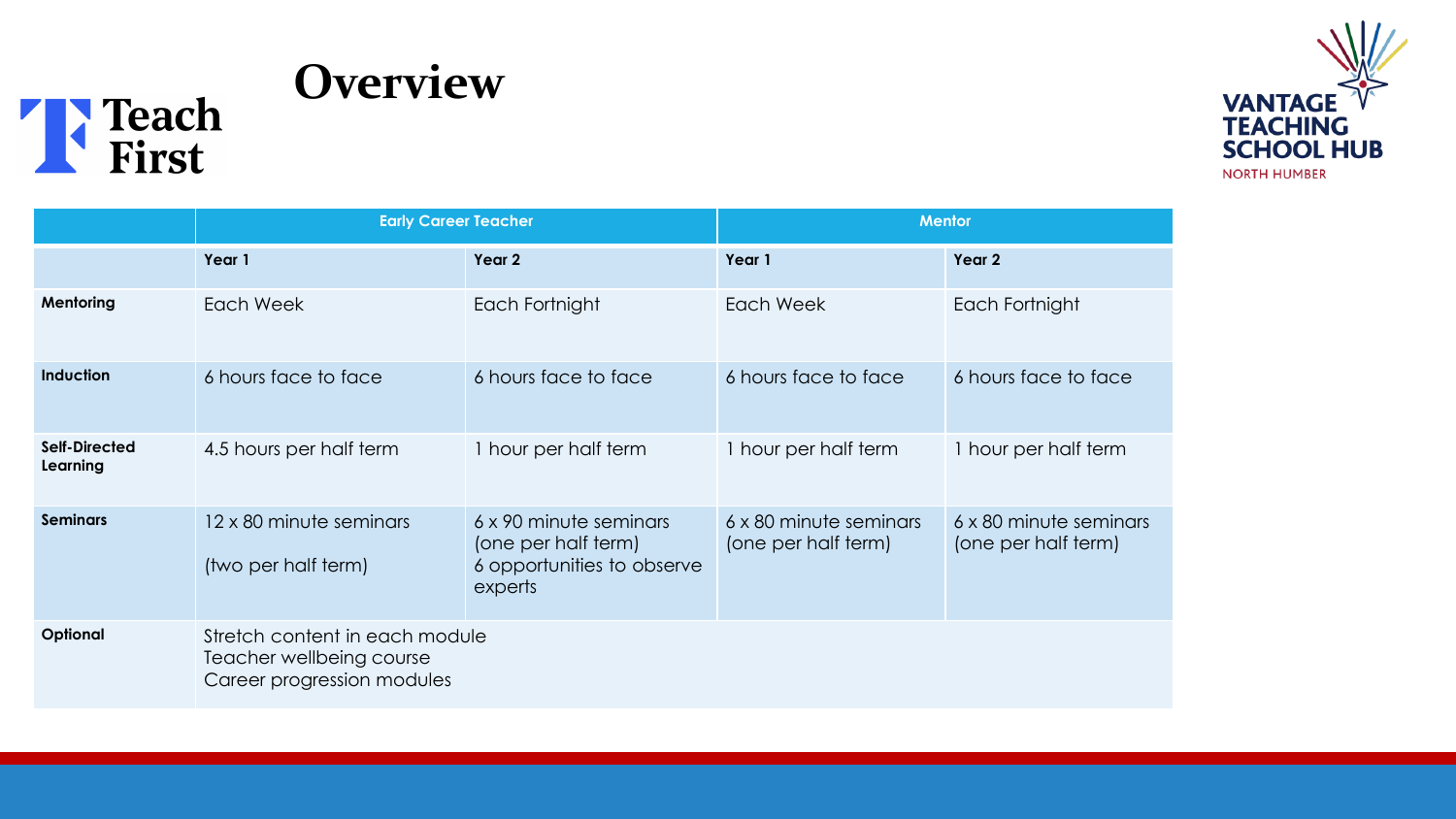

#### Year 1 programme

#### 6 modules (one per half-term):

- **Creating powerful learning environments** 1.
- $2.$ **How pupils learn**
- How to plan and teach lessons 3.
- Supporting every pupil to succeed 4.
- **Assessment and feedback** 5.
- Planning a coherent curriculum 6.

**Teach**<br>First **Designed with** subject matter experts:

**Tom Bennett Prof Ben Riley - Deans for Impact Claire Stoneman Driver Youth Trust Prof Rob Coe - Evidence Based Education Ed Vainker and Reach Academy** 

**VANTAGI TEACHING SCHOOL HUB NORTH HUMBER**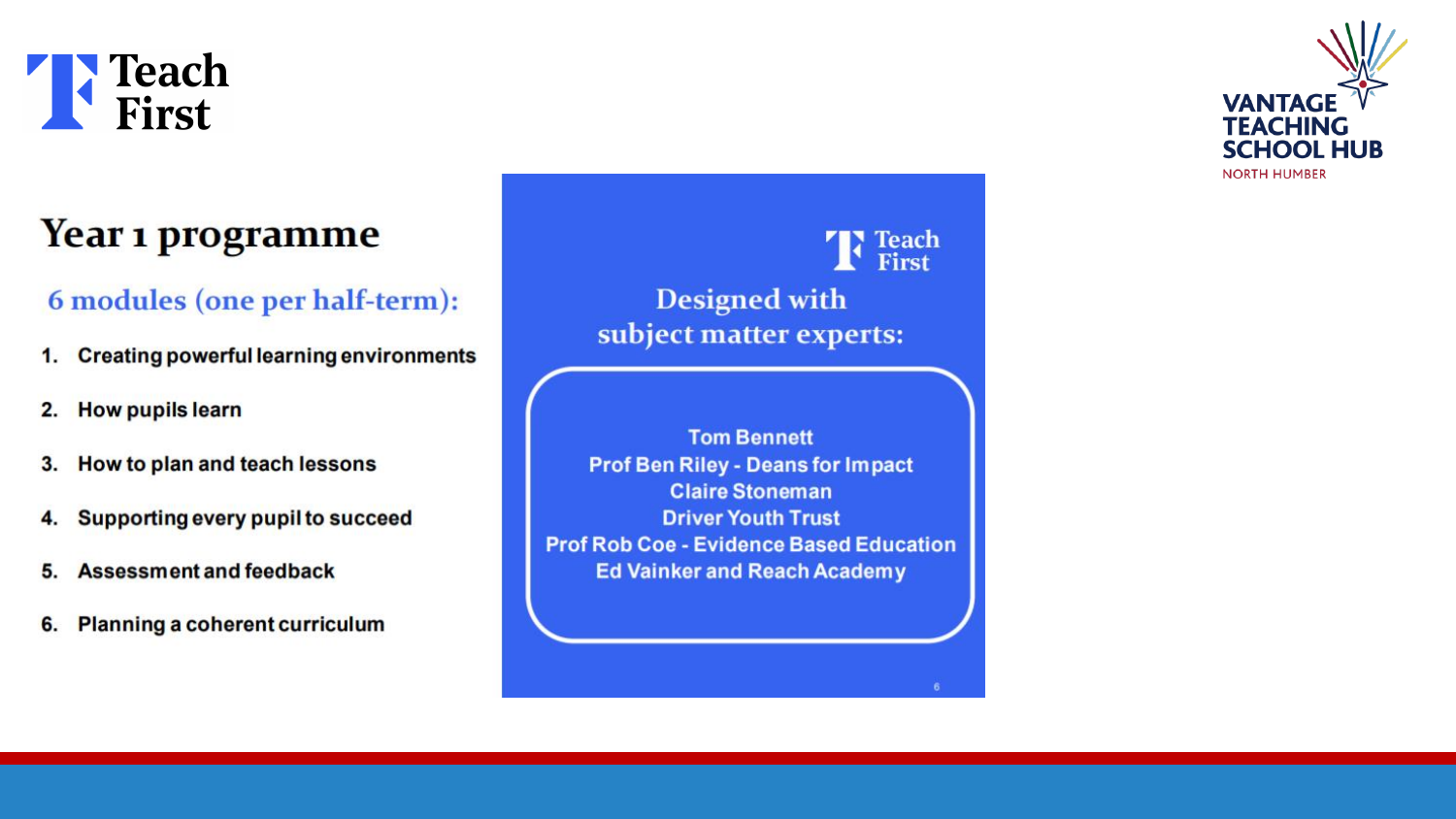

#### **OUR MODULES AND EXPERTS** Module 1: Module 3: Module 4: Module 5: Module 6: Module 2: What makes How can you How can you use How can you How can you How do pupils assessment and create powerful classroom support all plan a coherent learn? pupils to learning practice feedback to the curriculum? effective? greatest effect? succeed? environments? **Tom Bennett Evidence Based Driver Youth Trust Claire Stoneman Benjamin Riley Ed Vainker** Director and Founder Founder of Education A national charity Founder and Executive Executive Principal of of researchED researchED Develop tools and improving outcomes. Director of Deans for Reach Academy training to improve for learners with Birmingham Impact Feltham SEND learner outcomes

worldwide

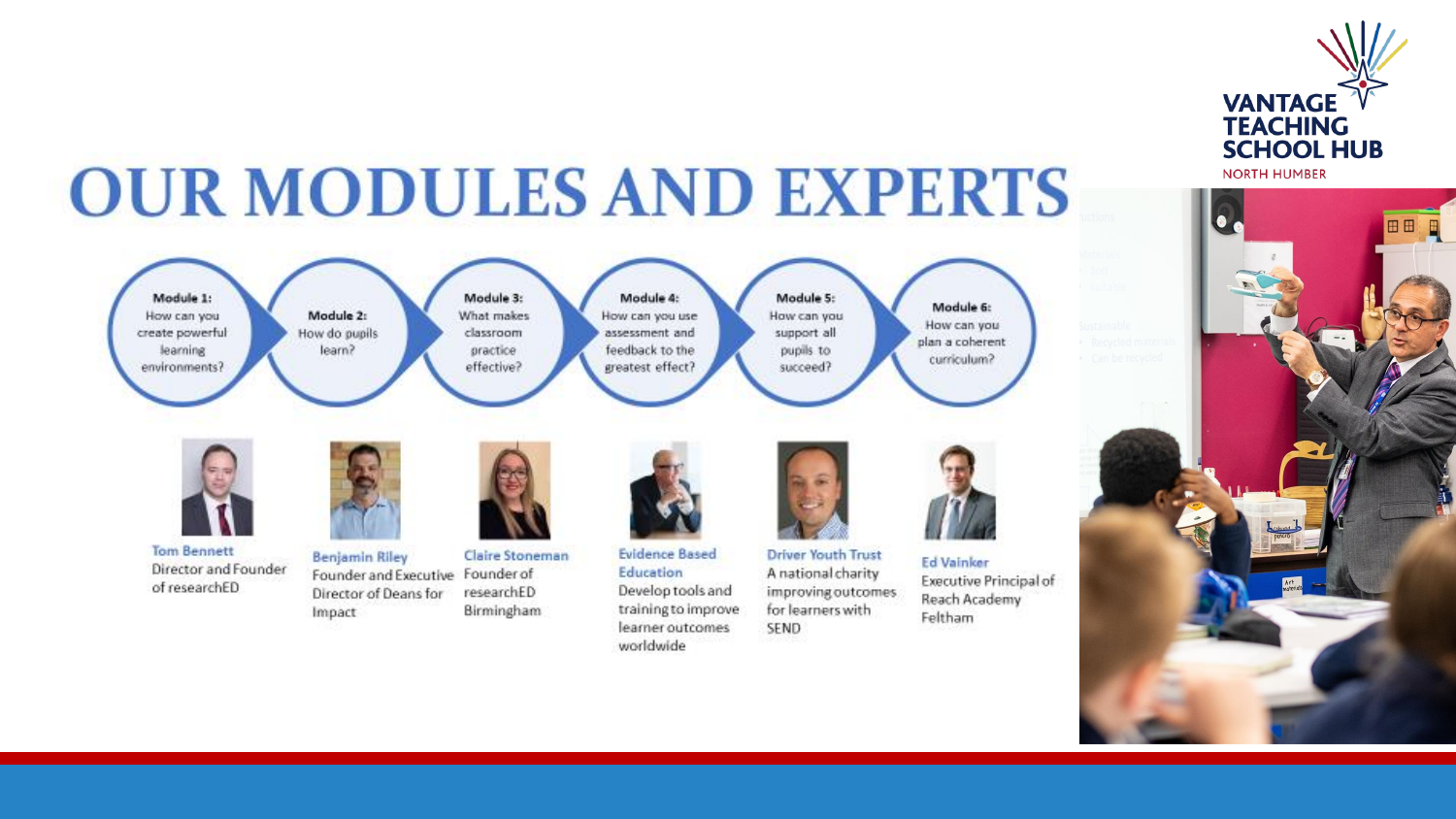



## **Our Unique Selling Points**



- 1. All core induction content covered in year 1 of the programme, including stretch content for those NQTs who are already showing good practice from ITT in certain areas
- Subject specific programme, specifically in year 2 where ECTs and Mentors will 2. work in subject groups, taught by a subject expert with materials from The PTI
- 3. A state of the art Learning Management System where all Early Career Teachers and Mentors can access the content
- Training for mentors on both the content but also researched informed approaches 4. to mentoring, e.g. Instructional coaching, created in collaboration with Deans for Impact (world leading experts in teacher education)
- Access to a teacher wellbeing course 5.
- Optional modules at the end of the course to support Early Career Teachers to 6. progress whilst staying in their school

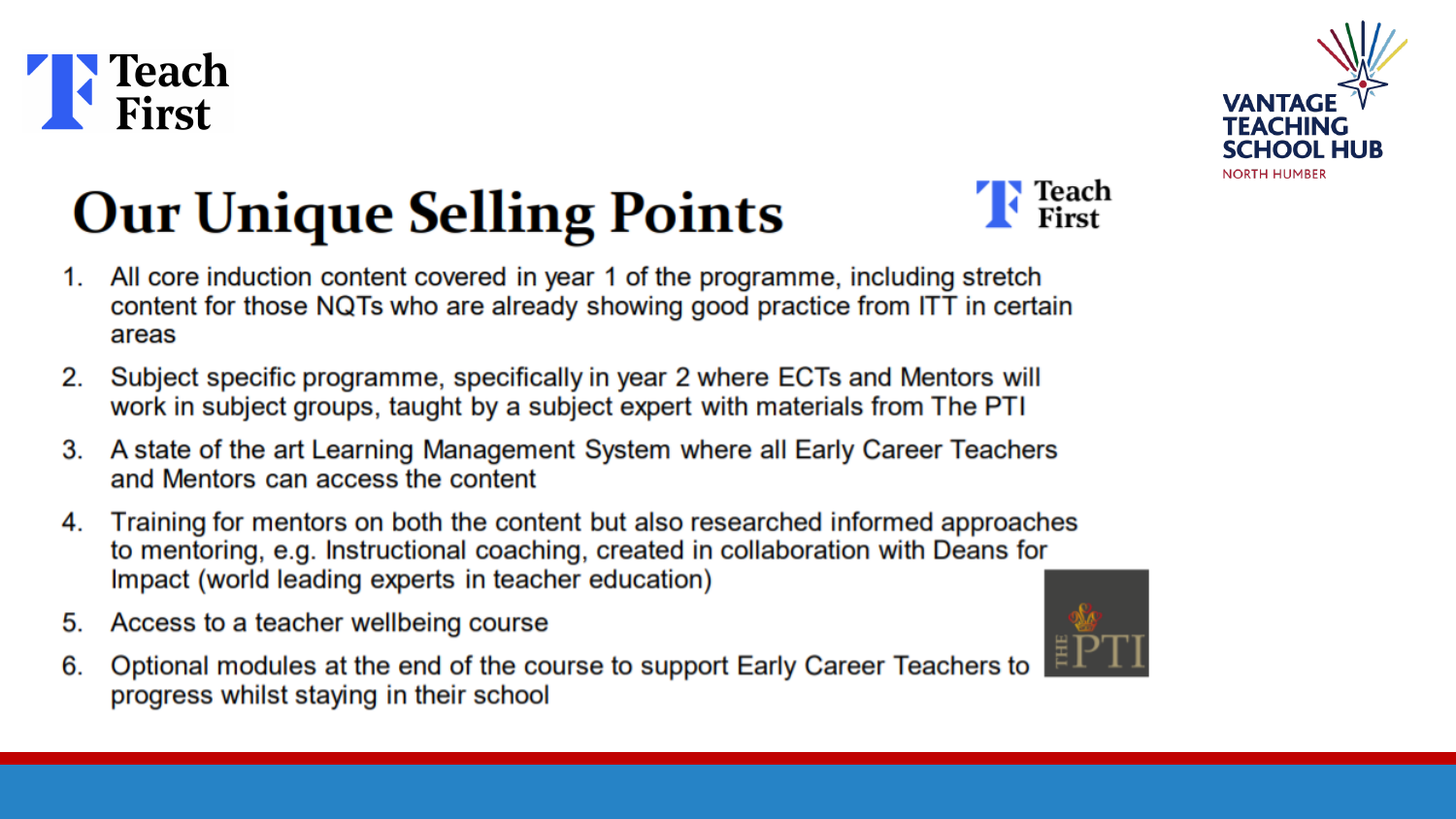We are recruiting expert Lead Facilitators who are accomplished in delivering high quality training to new and experienced teachers.



Lead Facilitators Our Lead Facilitators will be recruited from schools within Hull and the East Riding, ensuring that the content of the training is brought to life based on our local context.

Facilitators will be specialists in: the Early Years, Primary, Secondary and Special Provision.

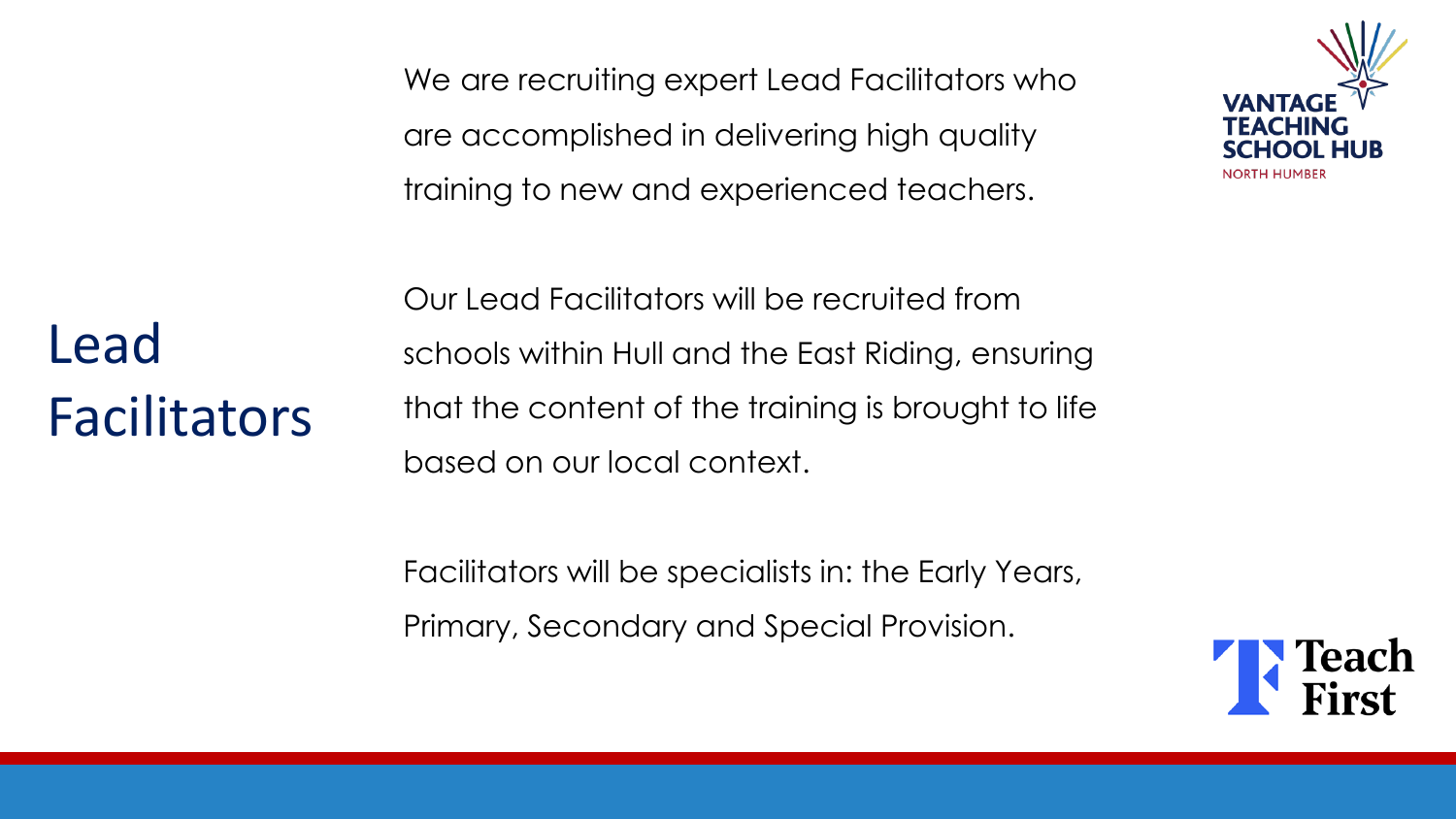### DfE Online Service: overview



If your school does not expect to have any ECTs in the 2021-22 academic year, you do not need to register with the online service. Instead, familiarise yourself with the revised statutory guidance for induction and ensure your school's policy is up to date for future ECTs



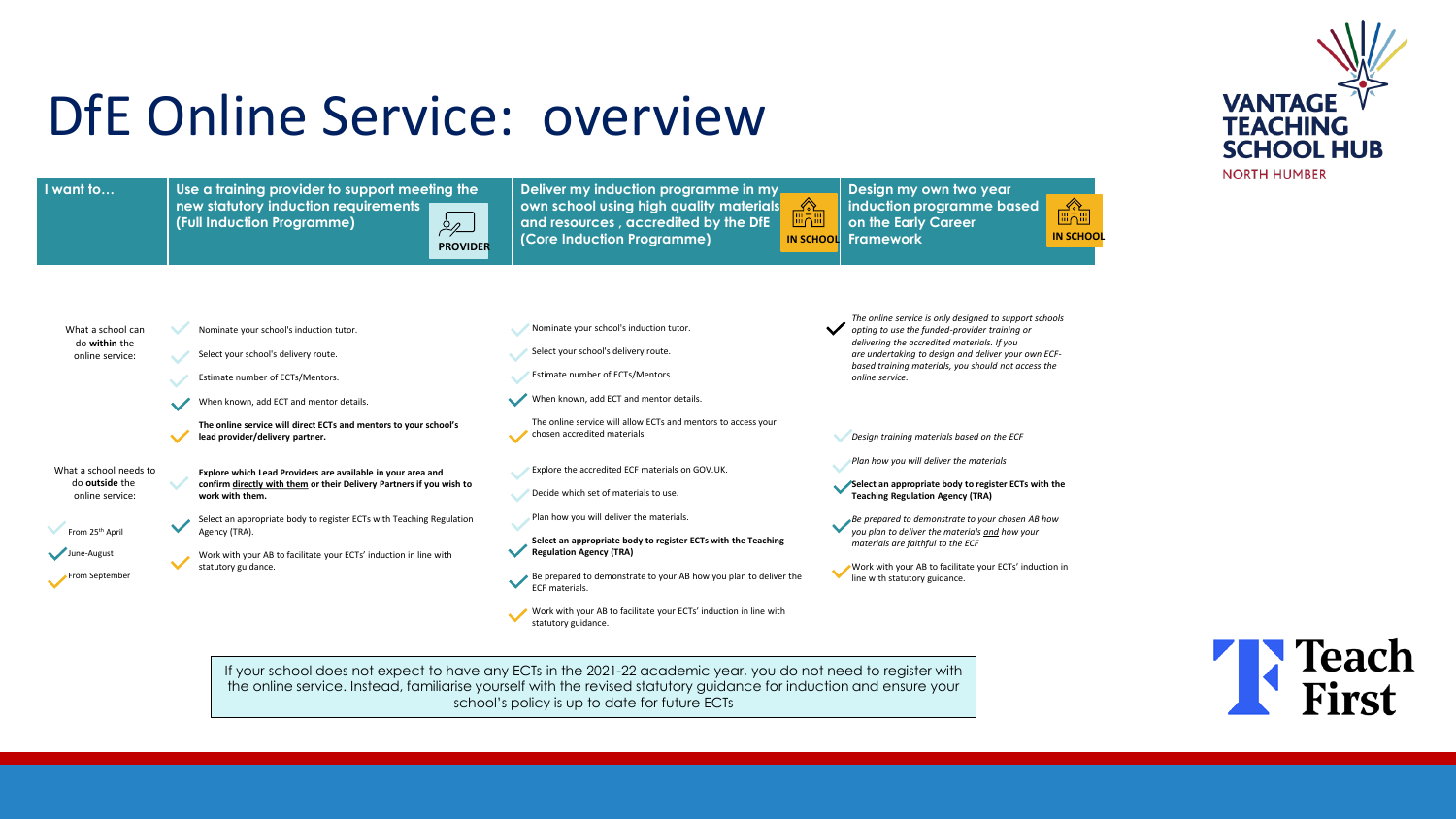## School Recruitment



#### teachingschoolhub@smchull.org

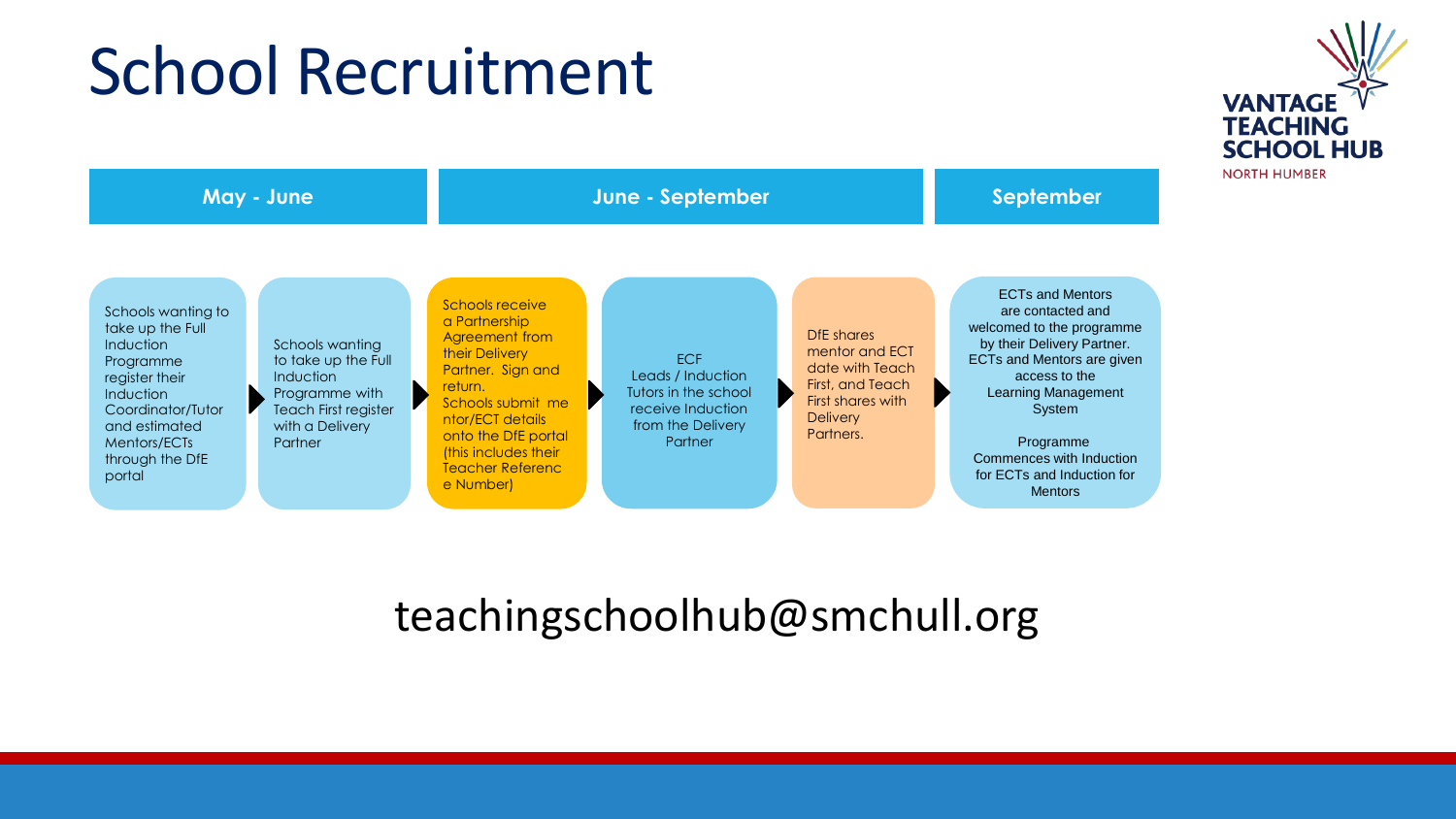The Vantage Teaching School Hub will also provide Appropriate Body services even if your ECT is not signed up to our ECF programme. Details and pricing structure are to follow.

Find out more: To find out more about the Vantage Teaching School Hub Appropriate Body services, get in touch by email. Email: [teachingschoolhub@smchull.org](mailto:teachingschoolhub@smchull.org) Web:<https://www.smchull.org/about-us/teaching-school-hub> Tel: 01482 851136 Address: c/o St Mary's College, Cranbrook Avenue, HULL. HU6 7TN

We also have an emerging plan for those ECTs who are recruited after September 2021 (in –year cohort)

*Any questions?*